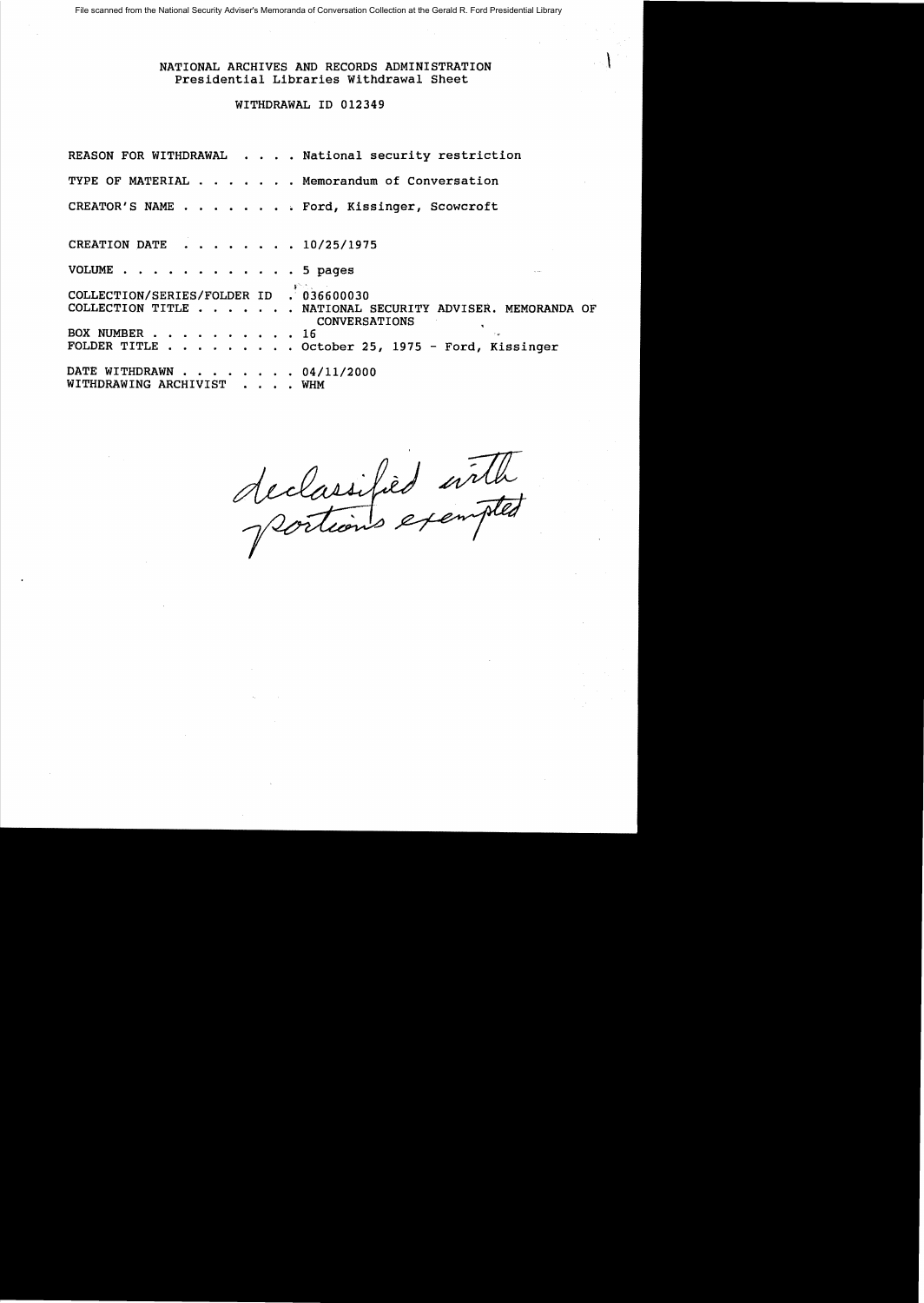Francoit El

MEMORANDUM

#### THE WHITE HOUSE

WASHINGTON

#### $\tt{SECRET/M\Theta\text{H}S/XGDS}$  .

# MEMORANDUM OF CONVERSATION

PARTICIPANTS: President Gerald Ford

Dr. Henry A. Kissinger, Secretary of State and Assistant to the President for National Security Affairs

Lt. General Brent Scowcroft, Deputy As sistant to the President for National Security Affairs

DATE AND TIME: Saturday, October 25, 1975 9:30 a. m..

PLACE: The Oval Office The White House

Kissinger: If you go to China straight from Anchorage.... The Japanese want you to stop through Haneda.

The Japanese are beside themselves about the Emperor's trip - - and yours. There is a magazine of the Emperor's visit and all the copies are sold out and are collectors' items. I have never seen anything like it.

But to get to Peking by 3:00, you have to leave Anchorage by 9:00. It makes a terribly long day of it.

President: What do you suggest?

Kissinger: I don't know what, except to postpone the banquet the first night. I just think it is hard on you.

President: The physical part doesn't bother me. I just think that with. the other changes it doesn't look good. Betty can do it.

Kissinger: Well, we'll ask them to have the banquet end by 9:30 and  $\langle \cdot | \cdot \rangle$ might. I just think it is hard on you.<br>
President: The physical part doesn't bother me. I just think that with<br>
the other changes it doesn't look good. Betty can do it.<br>
Kissinger: Well, we'll ask them to have the banquet

# FECRET/NODIS/XGDS<br>CLASSIFIED BY Henry A. Kissinger

CLASSIFIED BY FIELLY 11. ALLENDING EXEMPT FROM GENERAL DECLASSIFICATION DECLASSIFIED SCHEDULE OF EXECUTIVE ORDER 11652<br>NLF OI-104 #33 EXEMPTION CATEGORY 5 (b) (3)<br>Authority NSC letter 4 20 03 AUTOMATICALLY DECLASSIFIED ON IMP. to det.

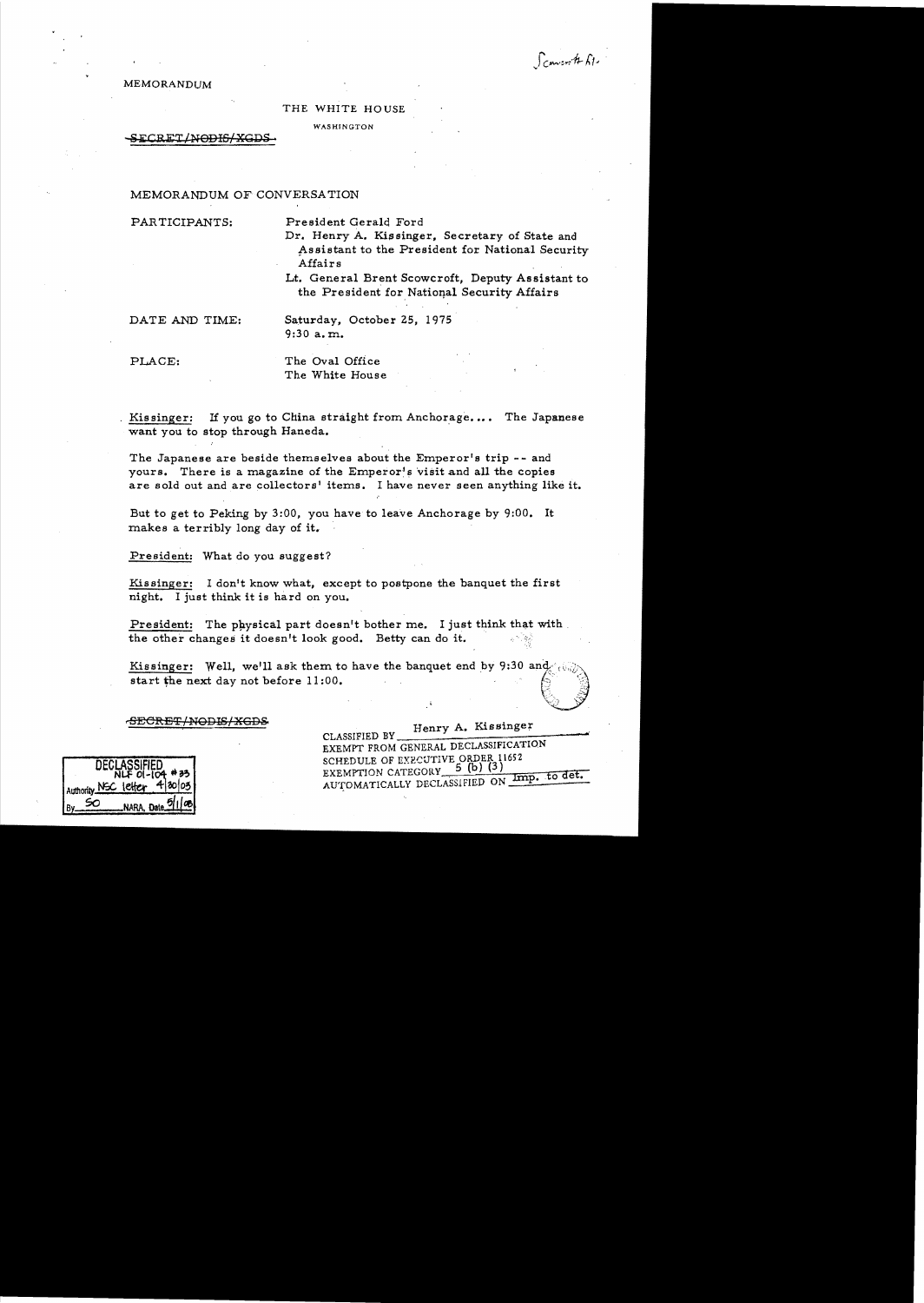$-$ SECRET/NODIS/XGDS.

President: What is our obligation?

Kissinger:

President: I think we have to give the material to Levi.

Kissinger:

[There was discussion about the Speaker.]

[The Secretary hands the President asummary/analysis of his conversation with Mao. ]

President: How is Mao's health?

Kissinger: When you see him you think he is finished; he can hardly articulate. He speaks a few words of English but it is impossible to understand. The interpreter has to guess at the words until he nods -or he writes out the words. Mao's theme is our weakness. We are the "swallow before the storm." We are ineffectual. What we say is not reliable. He thinks we won't use nuclear weapons in Europe and would suffer another Dunkirk. He says we can no longer stand on Chinese shoulders to reach the Soviet Union. 'IChina must be selfreliant." It is sort of admirable. These are the same people of the Long March.

I said we had a common opponent. He said he likes Schlesinger's view of the Soviet Union better than mine. They wanted Schlesinger to visit. That would drive the Soviet Union wild. But I said we could have military exchanges to see what we could do. He said, "No. After the war starts we will talk, not before the war." They want to do the same as Stalin did in World War II -- be sure that a war starts in the West so both will be exhausted by the time China has to get in.

I guarantee you that if we do go into confrontation with the Soviet Union, they will attack us and the Soviet Union and draw the Third World

S<del>ECRET/NODIS/XGDS</del>

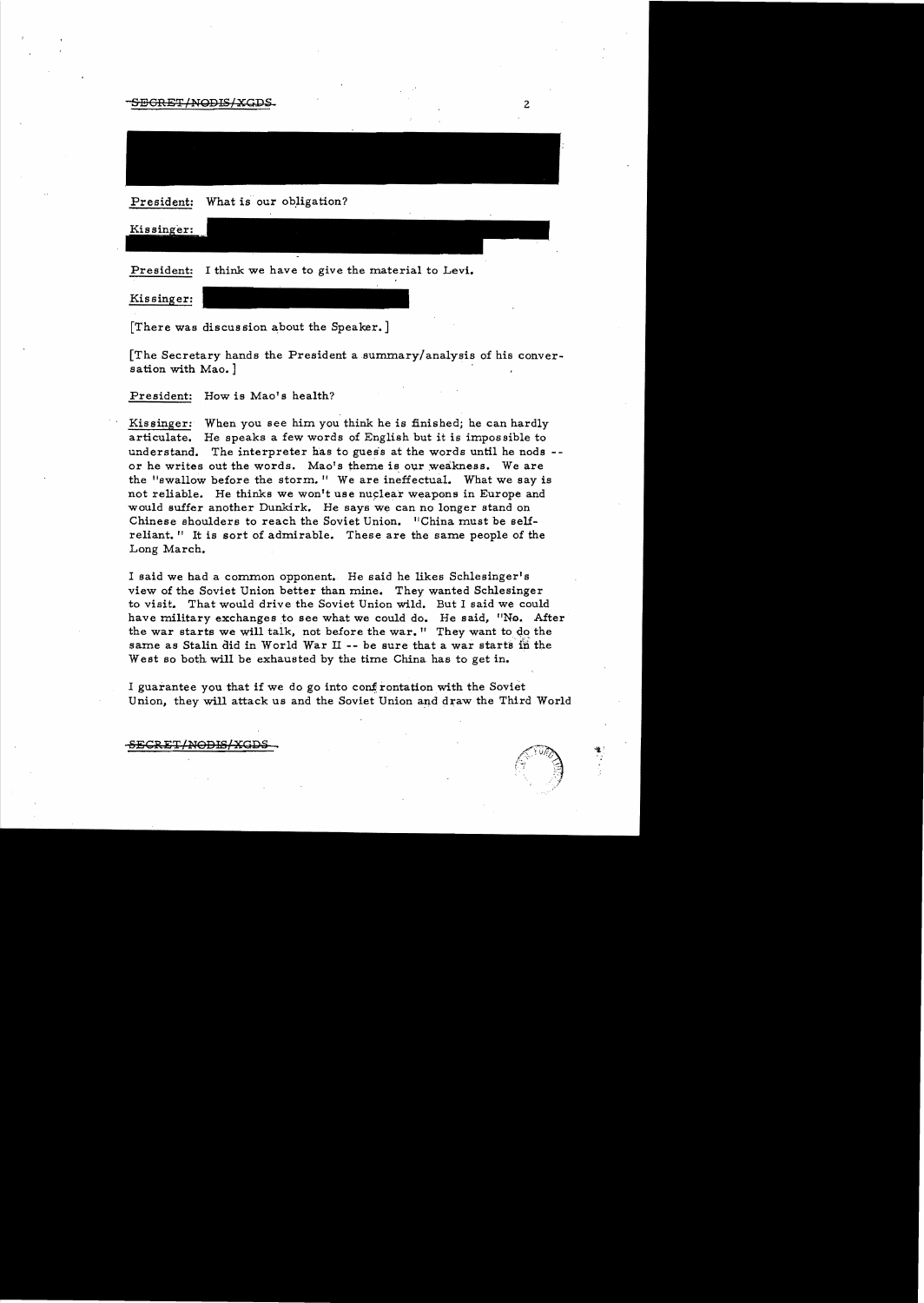#### -SECRET/N<del>ODIS/XGDS 3</del> 3

around them. Good relations with the Soviet Union are the best for our Chinese relations  $-$ - and vice versa. One weakness is the problem  $$ they see us in trouble with SALT and detente. That plays into their hands. They can't understand the Congress -- what the Congress did on Turkey, Hawk missiles, etc.

I think you can't take any guff from them, and you have to be cooler than Nixon in your toast.

[Discussion of schedule. J

Kissinger: I don't think you should not just go to China. People will say what did you go for? Then they will have you by the balls in terms of making it look worthwhile. The best thing you can do is something in contrast with Nixon: Don't stay long, don't go to another city. Any other city visit, even if it's different from where Nixon went, will look like a repeat to the American people.

When I saw the communique my first reaction was to cancel your trip. Bush's reaction was the same. But when we thought about it, we changed our minds. It would lose us all our leverage with the Soviet Union. It would upset the Japanese. It would give the Chinese a chance to invite all the Democratic candidates over to say you screwed up the Chinese policy.

President: How about adding India?

Kissinger: No. That's too big a shock. Manila and Djakarta is just a jab at them. India and Pakistan would add two days minimum. Manila/Djakarta bolsters our friends, and you'll get a big reception in Manila.

President: I agree. Manila will please the Conservatives. I think you are probably right. Let me think it over just a bit and I'll let you know.

[He hands the President the U.S. draft press statement of the China trip.]

President: It sounds all right. This sentence about peaceful settlement of Taiwan by the Chinese themselves -- this is what we have said before, isnlt it?

Kissinger: Yes. The conservatives will like it; the PRC won't like it much.

-SEGRET/nODIS/XGDS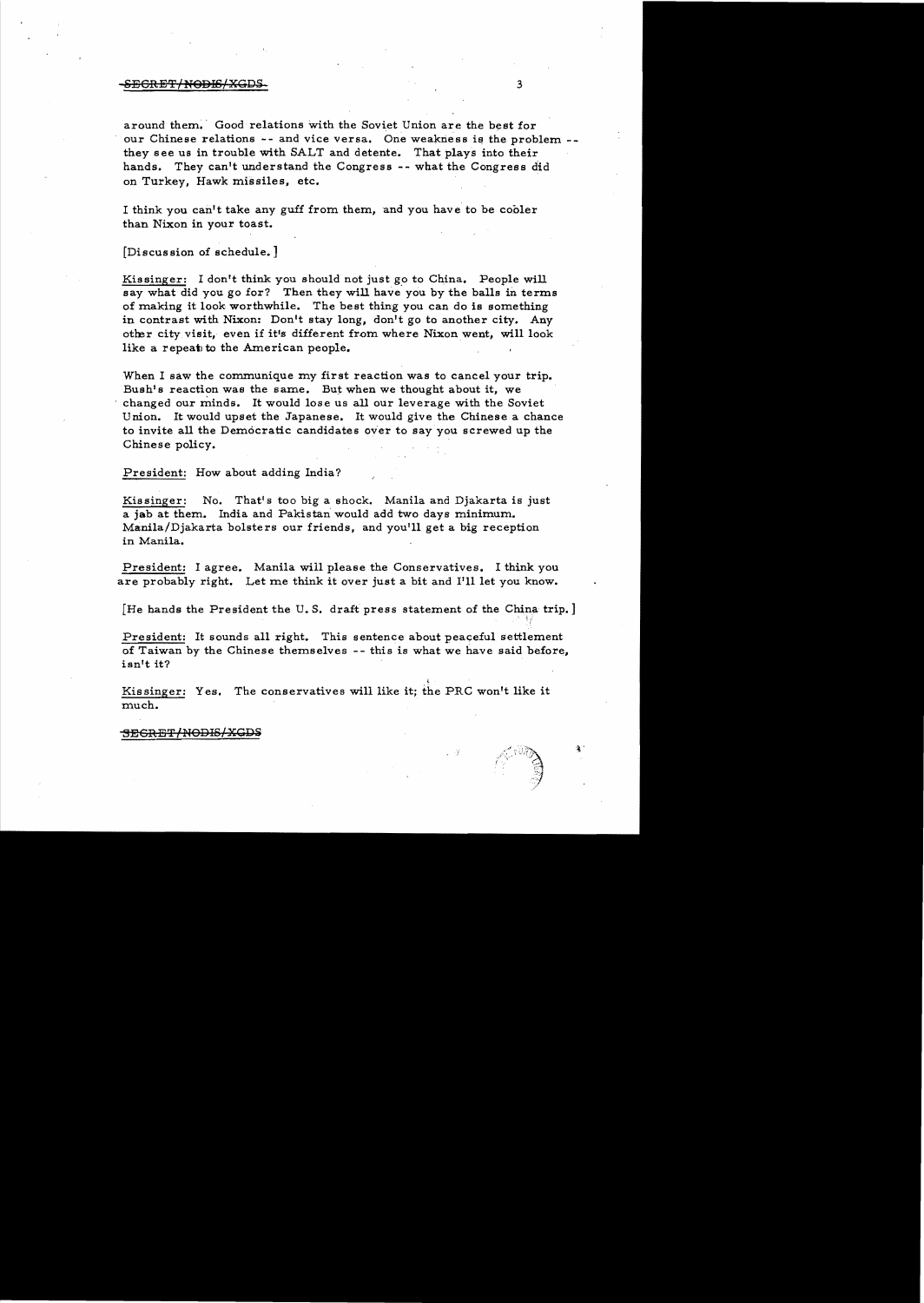### SEGRET ! NODIS ! XGD:

### President: How is George Bush doing?

Kissinger: Magnificently. I am very, very impressed with him. I was not enthusiastic about his appointment, but he has grown into the job and I think he will one day be a considerable national leader. He is a big cut above Movnihan -- who. is turning into a disaster. To call Brazil a fascist dictatorship [because of its vote on the anti-Zionism resolution]...

President: When did he do that?

Kissinger: He is going wild about the Israeli issues.

President: I agree with you about George. He is a fine man.

Kissinger: [Reads parts from the analysis of the Mao conversation.]

President: What is going to happen when Mao dies?

Kissinger: There is no way anyone can know that. He is on the verge of becoming a vegetable, but he has the uncanny ability to go right to the heart of things. No small talk, in the sense that everything has meaning.

President: I called Trudeau when I had to cancel. He spoke highly of our efforts for him at the economic summit.

Did you see the options for getting to Paris?

Scowcroft: I did but Henry hasn't.

President: I think the best way is to stop here and change planes.

Kissinger: Whatever is more convenient for you. There's no reason to stop unless you want to.

President:  $[Reads the schedule].$  I want only a small group. Hartmann or speechwriters.

Kissinger: I will take Sonnenfeldt.

[Some discussion of arrangements].

SE<del>CRET/NODIS/XGD</del>S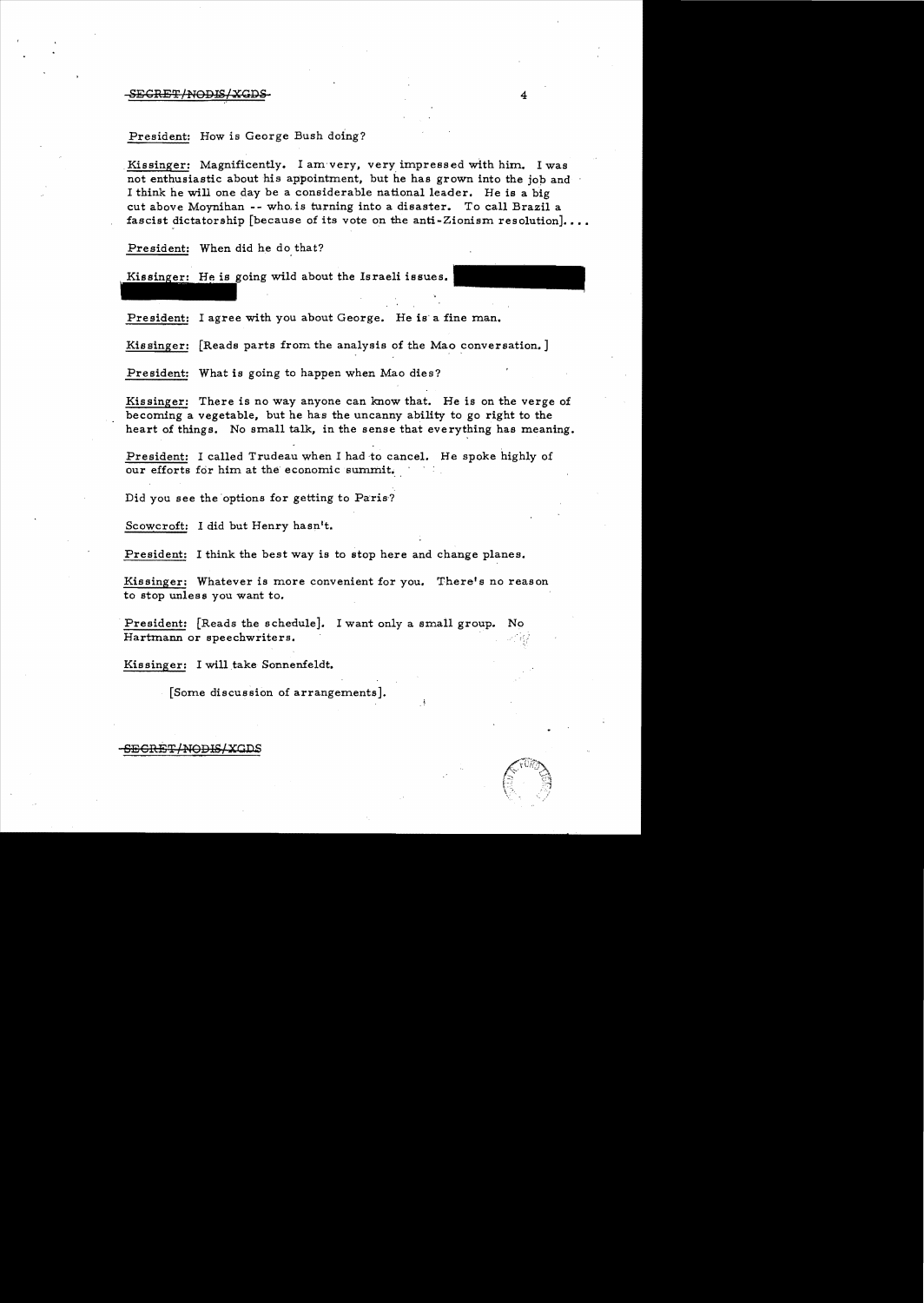#### $-$ SECRET/NODIS/XGDS. 5

Kissinger: We should be the dominant people there. The economic people want to be tough. I think we should lead. I think we should rise above the economic details and show that the democracies can master their future.

President: I agree. I told Greenspan I want to be familiar with the economies of al1 the countries besides ours.

Kissinger: You can come out of this as a great world leader. You should unify the West, rising above the economic bickering.

President: Our economic news this week is far better than we expected.

Kissinger: I am speaking at Pittsburgh on the lith and will outline what you will be doing.

President: Good idea. We didn't get out in front on the CSCE and it hurt us at first.

Kissinger: The Israelis are giving us a hard time about the Rabin visit. They don't want to come in November. December is bad because it will be just after you get back from China. The next time is the end of January. Let's face it  $-$ - they want to push it off until you get into the primaries so you can't squeeze them on Syria. You would get back from your trip about  $4:00$  a.m. on the 8th. If they come on the 9th or 10th I could stay until noon on the 10th.

۹,

#### <del>~SECRET/NODIS/XGDS</del>